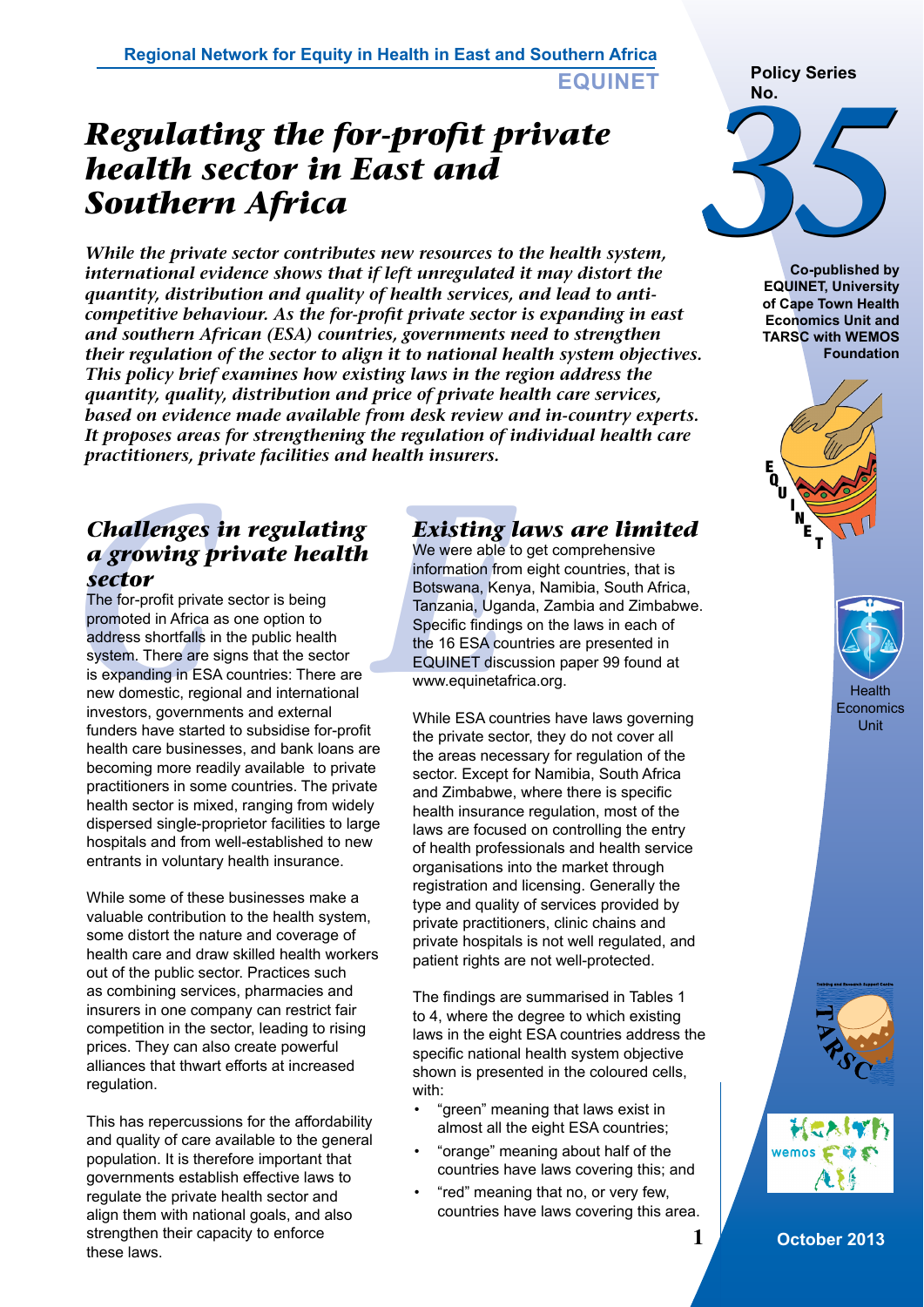



| Area of regulation                            | <b>Health system objective</b>                                                   | <b>Extent to which</b><br>laws exist |
|-----------------------------------------------|----------------------------------------------------------------------------------|--------------------------------------|
| License to practice                           | Maintaining quality                                                              |                                      |
| License to work in the<br>private sector      | Controlling volume of professionals                                              |                                      |
| Incentives/restrictions<br>regarding location | Controlling distribution (encouraging<br>rural practice, preventing over-supply) |                                      |
| Sanctions for poor<br>behaviour/practice      | Maintaining quality                                                              |                                      |
| Continuing education                          | Maintaining quality                                                              |                                      |
| Ceiling on fees                               | Ensuring affordability                                                           |                                      |

#### **Table 2: Laws governing private hospital and clinic facilities\***

| Area of<br>regulation                                               | <b>Health system objective</b>                                                     | Service type      | <b>Extent to which</b><br>laws exist |
|---------------------------------------------------------------------|------------------------------------------------------------------------------------|-------------------|--------------------------------------|
| License to enter                                                    | Maintaining quality<br>Controlling volume of<br>facilities                         | Private hospitals |                                      |
| health care<br>market                                               |                                                                                    | Private clinics   |                                      |
| License to enter                                                    | Controlling volume of<br>facilities<br>private health                              | Private hospitals |                                      |
| care market                                                         |                                                                                    | Private clinics   |                                      |
| Certificate of<br>need                                              | Controlling distribution-<br>encouraging rural practice,<br>preventing over-supply | Private hospitals |                                      |
|                                                                     |                                                                                    | Private clinics   |                                      |
| Monitoring of<br>Maintaining quality<br>quality of care<br>criteria | Private hospitals                                                                  |                   |                                      |
|                                                                     |                                                                                    | Private clinics   |                                      |
| Reporting<br>requirements                                           | Maintaining quality                                                                | Private hospitals |                                      |
|                                                                     |                                                                                    | Private clinics   |                                      |
| Ceiling on<br>prices                                                | Ensuring affordability                                                             | Private hospitals |                                      |
|                                                                     |                                                                                    | Private clinics   |                                      |

(\*) The blue shading shows private hospitals and unshaded private clinics

As shown in Table 3, most countries do not adequately regulate health insurers.

#### **Table 3: Laws governing health insurers**

| Area of regulation                                                    | <b>Health system objective</b>             | <b>Extent to which</b><br>laws exist |
|-----------------------------------------------------------------------|--------------------------------------------|--------------------------------------|
| License to operate as an insurer                                      | Maintaining quality; Controlling<br>volume |                                      |
| License to operate specifically<br>as an health insurer               | Maintaining quality; Controlling<br>volume |                                      |
| Standardised minimum benefits                                         | Extending coverage and equity              |                                      |
| Solvency requirements tailored<br>to health insurance risks           | Ensuring sustainability                    |                                      |
| Reporting of important<br>information relating to health<br>insurance | Maintaining quality                        |                                      |
| Price ceilings                                                        | Ensuring affordability                     |                                      |

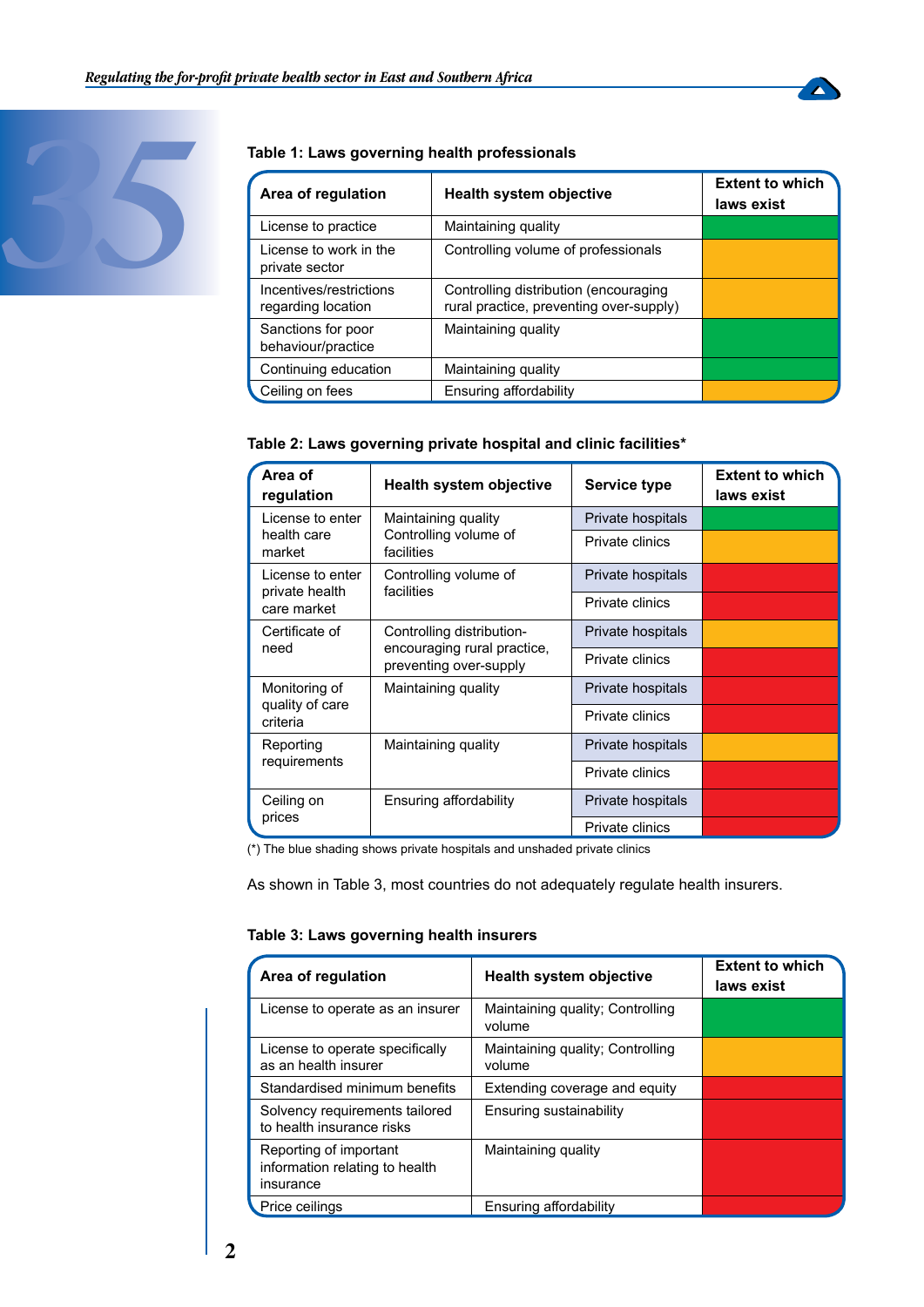Where health insurers are regulated under general insurance legislation, there are few provisions dealing with the peculiarities of the health care market, such as the exclusion of high-risk beneficiaries or loading of their premiums. Comprehensive benefit packages are generally not protected. Even where there are specific laws governing health insurance, the provisions do not cover all these areas of concern or protect schemes from having their surpluses stripped through unethical practices. Some interventions against anticompetitive behaviour have focused on health insurers but have not tackled private provider behaviours that are a major cause of cost escalation.

Table 4 shows that there is almost no legislation that guards against anticompetitive behaviour in the health care market. This, together with the fact that the fees charged by providers and health insurance administrators are not controlled to any meaningful extent in any of the eight ESA countries means that the for-profit private sector is likely to be an increasingly unaffordable option for all but the wealthiest. The creation of Competition Commissions in most countries provides a new opportunity to control unfair practises and address this cost escalation, provided that national health system objectives are well-understood by the commissioners.

As a positive trend several ESA countries are now beginning to update and improve their laws regulating the private health sector although, in most cases, without the benefit of an overarching policy guideline on the private sector.

| Area of regulation                    | Health system objective                                            | <b>Extent to which</b><br>laws exist |  |  |
|---------------------------------------|--------------------------------------------------------------------|--------------------------------------|--|--|
| <b>Health-sector specific</b>         |                                                                    |                                      |  |  |
| Pertaining to health<br>professionals | Maintaining quality; Controlling costs                             |                                      |  |  |
| Pertaining to private<br>hospitals    | Maintaining quality; Controlling costs                             |                                      |  |  |
| Pertaining to private<br>clinics      | Maintaining quality; Controlling costs                             |                                      |  |  |
| Pertaining to health<br>insurers      | Maintaining quality; Ensuring<br>sustainability                    |                                      |  |  |
| Pertaining to the general economy     |                                                                    |                                      |  |  |
| Competition law                       | Maintaining quality; Controlling costs;<br>Ensuring sustainability |                                      |  |  |

#### **Table 4: Laws governing the health care market**

### *Existing laws are not well enforced*

**Existing laws are not well**<br> **Existing laws are not well**<br>
Enforced<br>
Enforcement is a major challenge. Some<br>
countries. These<br>
countries have reported that despite having<br>
legislation and regulatory authorities,<br>
some hea Enforcement is a major challenge. Some countries have reported that despite having legislation and regulatory authorities, some health professionals practice without licenses and operate unregistered facilities. Further, inspection of facilities is sometimes superficial or absent. Health insurers sometimes flout the spirit and even the letter of the law, especially with respect to tax avoidance, sustainability provisions, surplus-stripping and restricting consumer choice and access. There is emerging evidence of anti-competitive behaviour by

hospital chains and health insurers in some countries. These findings are detailed in EQUINET discussion paper 99.

### *Actions government can take to protect the health system*

The current situation suggests that governments and other policy makers need to strengthen their policies, regulatory frameworks and laws and their enforcement capacities in relation to private health care provision and insurance. Some steps can be taken regardless of whether there are mandatory prepayment policies, but